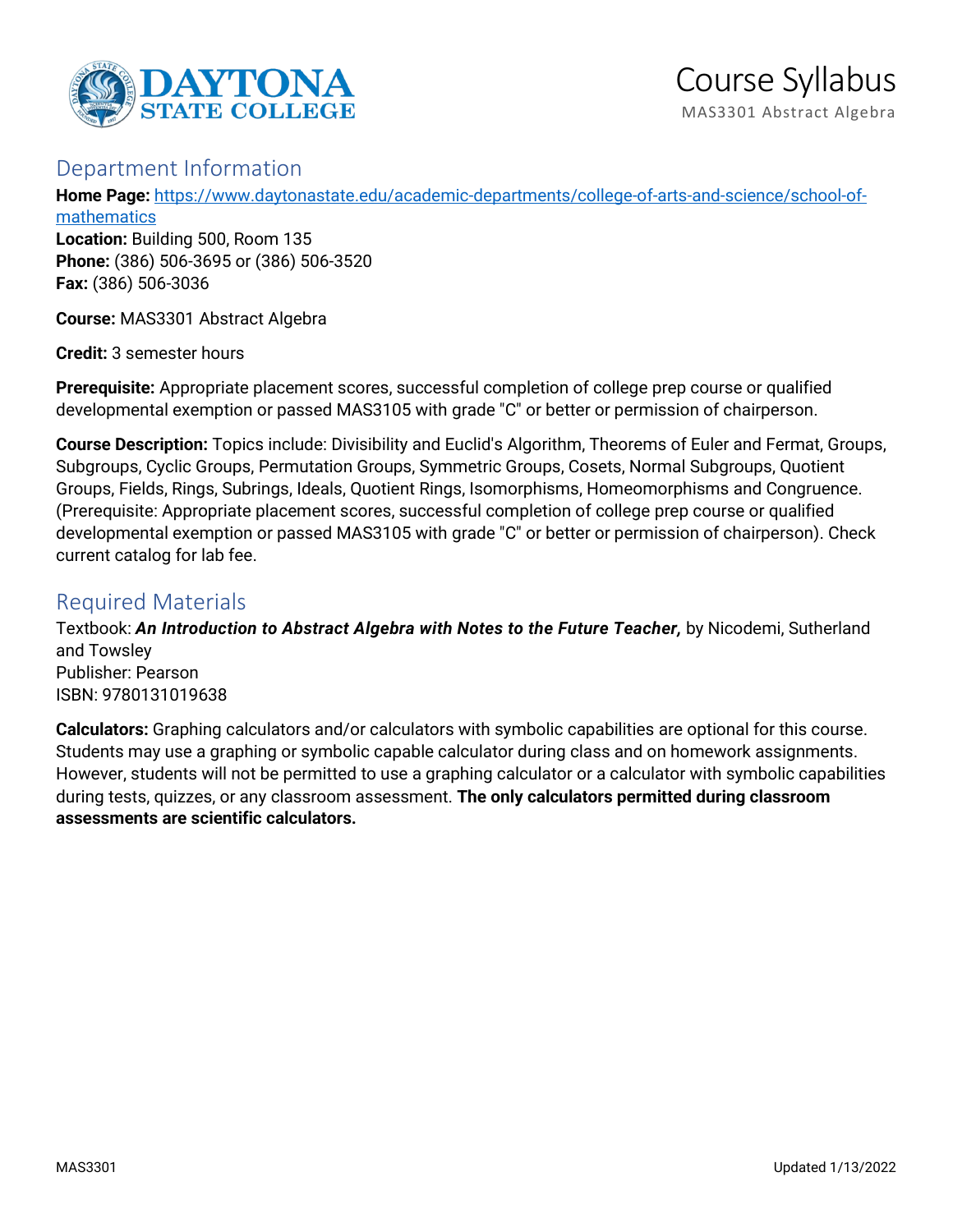# Student Learning Outcomes *(General Education Skills)*

After successful completion of this course, the student will be able to:

- 1. Write mathematical proofs and reason abstractly in exploring properties of groups and rings.
- 2. Use the division algorithm, Euclidean algorithm, and modular arithmetic in computations and proofs about the integers.
- 3. Define, construct examples of, and explore properties of groups, including symmetry groups, permutation groups and cyclic groups.
- 4. Determine subgroups and Normal subgroups.
- 5. Determine, use, and apply homeomorphisms between groups.
- 6. Determine, use, and apply isomorphism's between groups.
- 7. Apply Theorems of Fermat or Euler.
- 8. Demonstrate the knowledge of Fields.
- 9. Compute Rings, Ideals and Quotient Rings.

## Course Chapter and Sections Covered

| <b>Chapter</b> | Sections               |
|----------------|------------------------|
| 1              | 1, 2, 3, 4, 5, 7       |
| 2              | 1, 3, 4, 5, 6          |
| 3              | 1, 2, 5, 7             |
| 4              | 1, 2, 3, 4, 5, 6, 7, 8 |
| 5              | 1, 2, 3, 4             |

### Grading Scale and Policy

For more detail on the course grading policy and procedure, you must contact the course's specific instructor.

| $90 - 100$ | А  |
|------------|----|
| $86 - 89$  | В+ |
| $80 - 85$  | B  |
| $76 - 79$  | C+ |
| $70 - 75$  | C  |
| $60 - 69$  | D  |
| Below 60   | F  |

### Grades

Students may access their final grades by logging onto [my.daytonastate.edu,](https://my.daytonastate.edu/) clicking on My Academics, then My Classes, and finally View My Grades.

#### Classroom Policies

**Disclaimer:** This syllabus has been constructed to be as complete as possible, but I reserve the right to alter policies, procedures, and the syllabus as needed with notification to students. Please utilize the course shell in Falcon Online regularly as any changes to the syllabus will be posted there.

**How to Proceed Through the Course:** Students should plan to have three hours of study time per week for each credit hour of class time. Example: When taking a typical 3-credit hour course, students should plan to spend at least 9 hours per week doing coursework and studying for that course regardless of the mode of delivery (online, hybrid, face-to-face).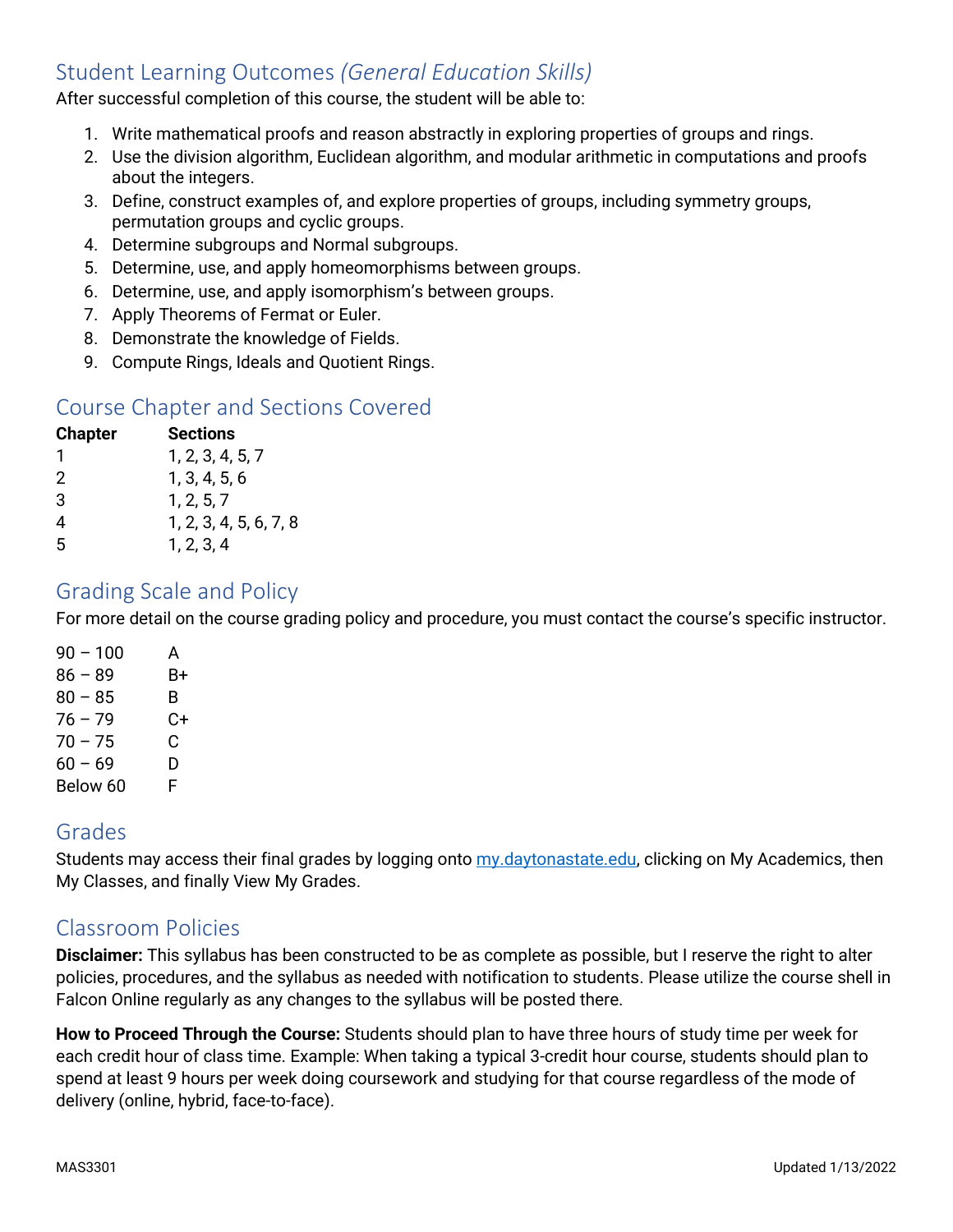**Communication:** College email is the official and primary internal communication method of Daytona State College. Employees and admitted students are assigned a Daytona State College email account which serves as the primary mechanism for official communication between College employees and registered students.

**Children/Non-Enrolled Individuals in Class:** Individuals who are not registered in the course are not permitted in the class when in session.

**Attendance:** Students who stop attending this class will be withdrawn from the class and receive a final grade of W1 (Withdrawn). Attendance includes participating in online or face-to-face environments as required.

**Classroom Etiquette:** All students should be on time for class. Attend to your needs before entering the room. Students who come late or leave during the class are a distraction to both the instructor and other students. The use of cellular phones and other electronic devices is also a distraction. Please ensure electronic devices are off (or silenced). If an emergency arises, please be courteous to your fellow students and leave quietly. Finally, cell phones, watch alarms, etc. are strictly prohibited during classroom assessment.

**Audit:** Auditing a course means that you wish to attend the classes, but do not wish to receive a grade. It is school policy that no audit will be approved after the drop/add period has ended.

**Incomplete Grade:** A grade of "I" will only be given at the end of this course when the instructor deems that the student has satisfied each of the following:

- 1. Has completed a minimum of 75% of the course work and made every effort to pass the course which includes having a record of good class attendance.
- 2. Has provided the instructor with a legitimate and documented reason for not being able to complete the course work by the end of the semester.
- 3. Has requested in writing from the instructor a grade of "I" prior to the last class period of the semester.
- 4. Has a mathematical chance to pass the course.

If this math course is a prerequisite for another math course, you may not be able to register for that math course until the incomplete is satisfied and a grade is entered.

It is the responsibility of the student to complete the remaining assignments before the incomplete automatically converts to the grade of F, which is 45 days following the end of the term in which the I grade was assigned.

A grade of "I" is only intended for students with unforeseeable circumstances which will result in them not being able to complete the course during the current semester.

**Class Withdrawal Process:** Students can withdraw from this class prior to the date listed in the Academic Calendar. It is not necessary to have approval from the instructor to withdraw from the course, but you should discuss the situation with the instructor prior to any action. Many times, issues and concerns can be resolved with communication. Please review the Refund/Repayment Policy in the current college catalog and check with the [Financial Aid](https://www.daytonastate.edu/financial-aid) office to determine how the withdrawal might affect your current and future financial aid eligibility. The steps for withdrawal from a class can be found on the [Student Falcon Self-Service InfoGuide](https://library.daytonastate.edu/student-falcon-self-service/home) (https://library.daytonastate.edu/student-falcon-self-service/home) under Drop Classes.

**Reinstatement Procedures and Instructions:** Students who are dropped from a class due to non-payment, nonattendance, or other process and wish to be reinstated should make a request following the [Class](https://www.daytonastate.edu/enrollment-information/index.html)  [Reinstatement Procedure](https://www.daytonastate.edu/enrollment-information/index.html) (https://www.daytonastate.edu/enrollment-information). Students are advised to speak with Enrollment Services to ensure the reason for the drop is resolved.

**Student Rights & Responsibilities:** Students are responsible for reading and following all college policies outlined in the current Student Handbook. Some of the most important are summarized below. The Handbook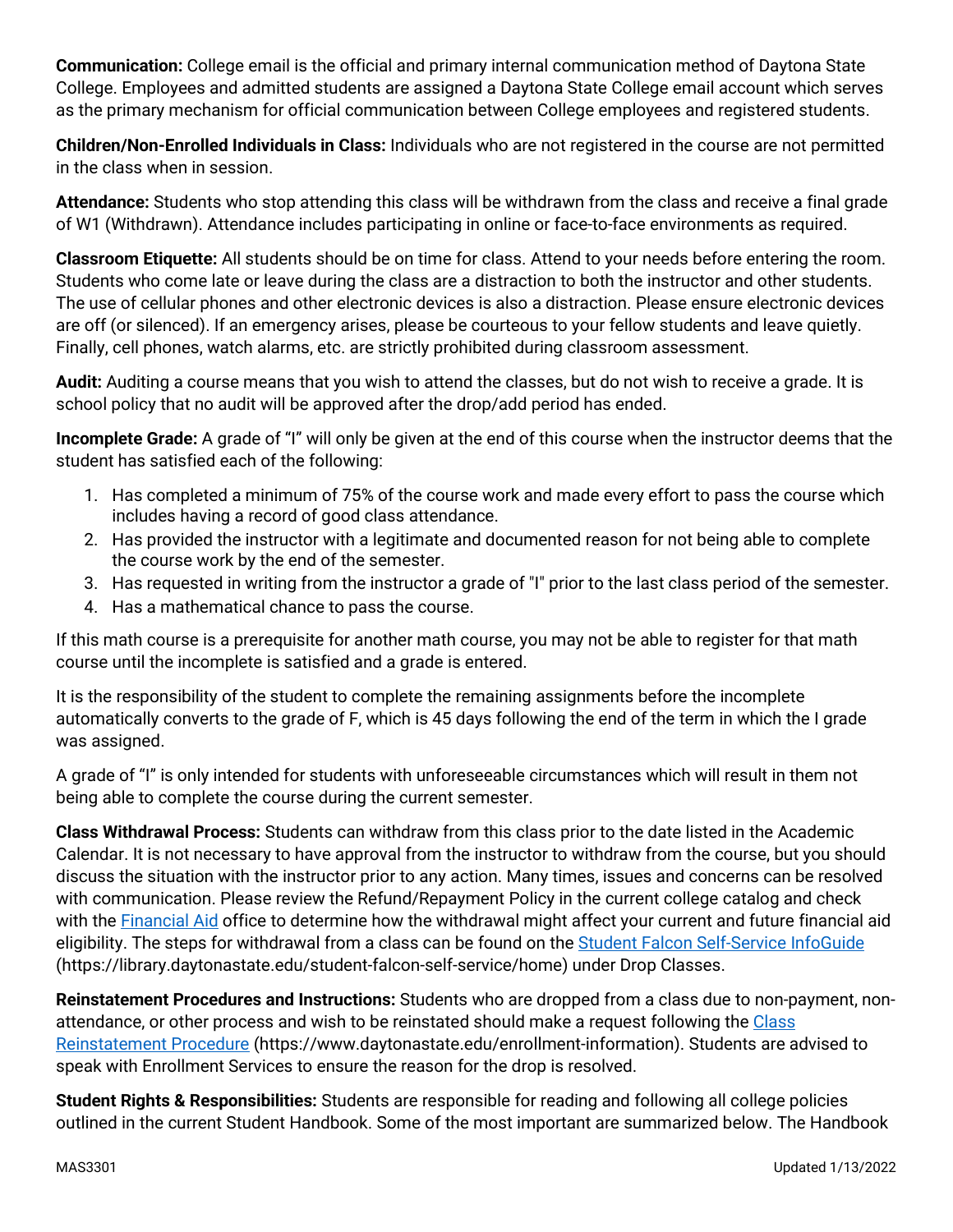can be accessed on the [Student Resources](https://www.daytonastate.edu/student-resources) webpage (https://www.daytonastate.edu/student-resources) under the Student Resources left navigation menu.

**Sensitive Materials:** Course content aims to enable students to reach course goals and objectives. As such, students may be introduced to a wide range of topics and ideas that differ from familiar understandings and beliefs. Some content may be considered sensitive or offensive or disturbing (or all the above) by some students.

**Recording:** Students may record video or audio of a class lecture for a class in which the student is enrolled for their own personal educational use. A class lecture is defined as a formal or methodical oral presentation as part of a college course intended to present information or teach enrolled students about a particular subject.

Recording class activities other than class lectures, including but not limited to lab sessions, student presentations (whether individually or part of a group), class discussion (except when incidental to and incorporated within a class lecture), clinical presentations such as patient history, academic exercises involving student participation, test or examination administrations, field trips, private conversations between students in the class or between a student and the faculty member, is prohibited. Invited guest speakers may be recorded with their consent. Recordings may not be used as a substitute for class participation and class attendance and may not be published, posted, or shared without the written consent of the faculty member. Failure to adhere to these requirements may constitute a violation of the Student Code of Conduct.

**Academic Integrity:** To preserve academic excellence and integrity, the College expects you to know, understand, and comply with the Academic Integrity Policy, which prohibits academic dishonesty in any form, including, but not limited to cheating and plagiarism. The grades you earn must be based upon your own work and must accurately reflect your own knowledge and skills.

An instructor who finds that a student has violated Academic Integrity may apply an academic consequence ranging from a zero percent for the assignment, up to and including failure for the entire course. Violations may be reported to the academic department chair for review and/or referred to the Judicial Affairs for appropriate disciplinary resolution. Visit the [Student Services Departments](https://www.daytonastate.edu/student-service-departments) page (https://www.daytonastate.edu/student-service-departments) for more information about Academic Integrity and the appeal process.

**Honor Pledge:** "I, as a member of the DSC community, pledge that I will neither give nor receive unauthorized aid in my work nor will I present another's work as my own, nor will I tolerate anyone who does." View the Student Handbook for more information.

#### Forms of Academic Dishonesty

**Cheating:** Cheating can be defined as: receiving or giving unauthorized assistance on a quiz, test, exam, paper, or project or unauthorized use of materials to complete such; collaborating with another person(s) without authorization on a quiz, test, exam, paper, or project; taking a quiz, test, or exam for someone else or allowing someone else to do the same for you.

**Plagiarism:** Plagiarism can be defined as: submitting work in which words, facts, or ideas from another source are used without acknowledging that the material is borrowed whether from a published or unpublished source. For specific information on how to document information from other sources, students should check with their instructors, academic departments, or a recognized writing manual, such as MLA or APA.

**Self-plagiarism:** When students turn in the same assignment for two different classes, they are selfplagiarizing. This rule also applies to sections of an assignment. Not only does 'repurposing' assignments deny students the opportunity to learn, but also it is not fair according to the college's standards. Because of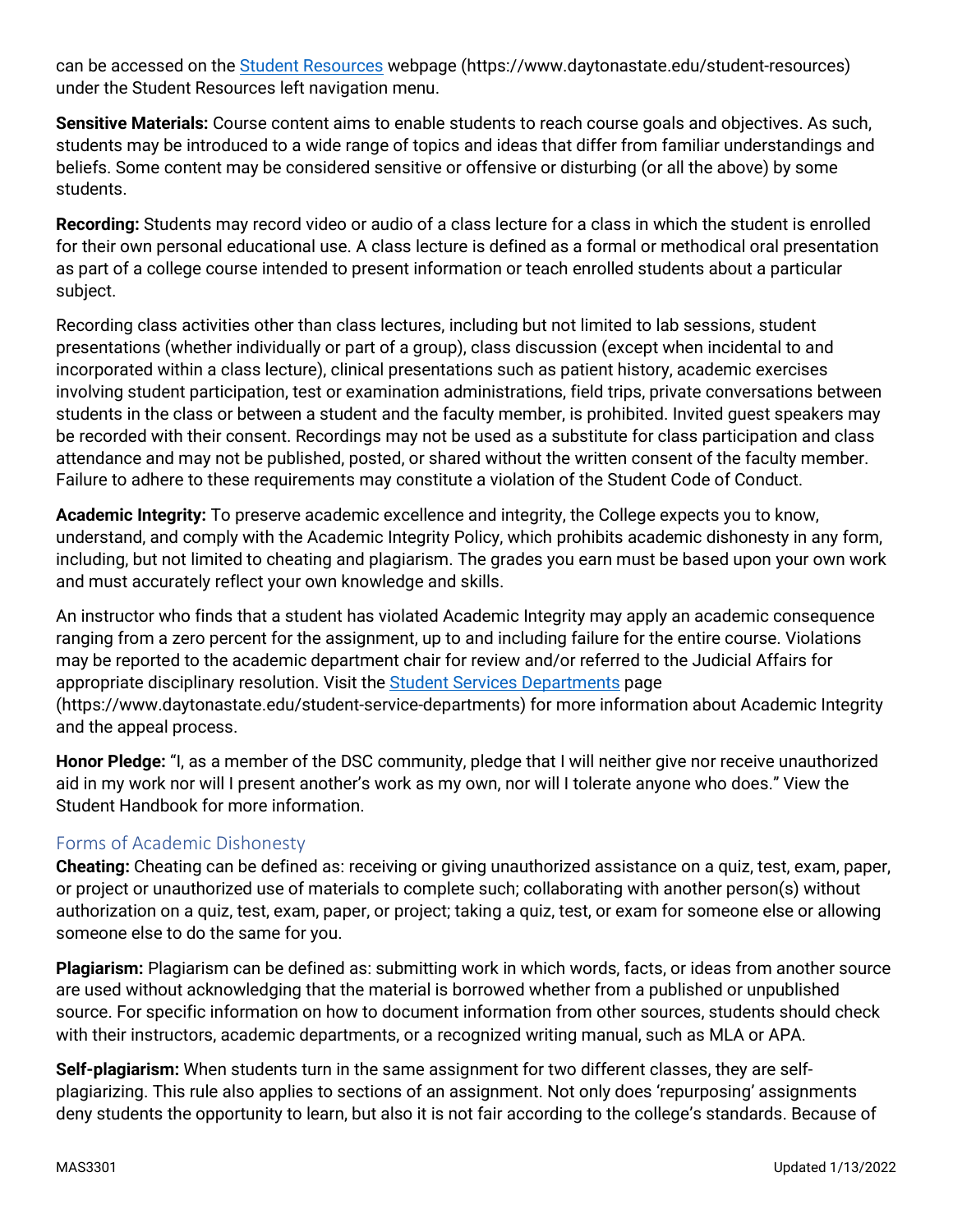this, self-plagiarizing is coined 'double-dipping,' which leads to devaluation of grades and therefore, a devaluation of the College. Daytona State College prohibits self-plagiarism.

**Online Academic Integrity Violations:** These violations include but are not limited to the following: sharing your Falcon Online password, working on an assignment with someone else when it is supposed to be done on your own, looking at someone else's work while taking a quiz or exam, using a cell phone to share quiz or exam information, revising a paper that was found on the Internet, or submitting a paper purchased form a website.

**Fabrication:** Fabrication can be defined as listing sources in a bibliography that one did not actually use in a written assignment; presenting false, invented, or fictitious data/evidence in a written assignment.

**Other Academic Misconduct:** Other Academic Misconduct might include, but is not limited to:

- In a testing situation, conduct, such as, looking at a classmate's test, talking to a classmate, or leaving the classroom without the instructor's or proctor's permission.
- Obtaining help while taking online tests or quizzes in the form of another person consultation, Googling for answers, texting, or using other social media.
- Obtaining part or all of a test by theft/purchase OR selling /giving part of all of a test to someone else.
- Soliciting someone to impersonate you online or in a classroom setting.
- Entering an office or building for the purpose of changing a grade on a test, assignment, or in a grade book or for the purpose of obtaining a test.
- Altering or attempting to alter academic records of the College which relate to grades; being an accessory to same.

**Microsoft Office:** Microsoft Office 365, with 1TB of OneDrive storage, is available to enrolled Daytona State College students. Students are provided a college email address that serves as the student's official source for college communication. In addition to email, Office 365 provides students with shared calendars, the ability to create and edit documents online, team sites, and other collaboration tools. Whether you work on a PC, Mac, tablet, or phone, you will have a consistent experience across all your devices. The service includes online versions of Word, PowerPoint, Excel, Teams, OneNote, and OneNote Class Notebook. For more information about Office 365, visit the [Help Desk](https://www.daytonastate.edu/help-desk/) webpage (https://www.daytonastate.edu/help-desk/) and click on Office 365.

**Student Evaluation of Instruction:** Every semester for every course, you have the opportunity to give your instructors feedback on your experiences in class. Instructors use your feedback to make informed decisions about how they teach their courses. Understanding student perceptions and experiences is a part of how we improve teaching across the college. Student evaluations of instruction are also an important element of the faculty evaluation process, which is why collecting a broad, representative, and valid data set is important. What this means is the more students who participate, the better the feedback.

You'll receive email with instructions near the end of the semester. You have about two weeks before the evaluation window closes. You can find the Course Evaluation window for each semester in the Academic Calendar on Daytona State College's website menu under Academics. Your course evaluation link is unique, and evaluations are anonymous. Additionally, evaluations are anonymous, and instructors only see summaries after grades are posted.

**Class expectations:** This is a college credit course. All papers and communications related to the course must be written using proper grammar, spelling, and punctuation. Abbreviations, phrases, et cetera, that may be acceptable in emails between friends or on discussion boards outside of this course are not acceptable.

Any written communication received without following the standards of proper English will adversely affect your grade. This course also helps develop the general education skills of critical thinking, computation, and computer literacy.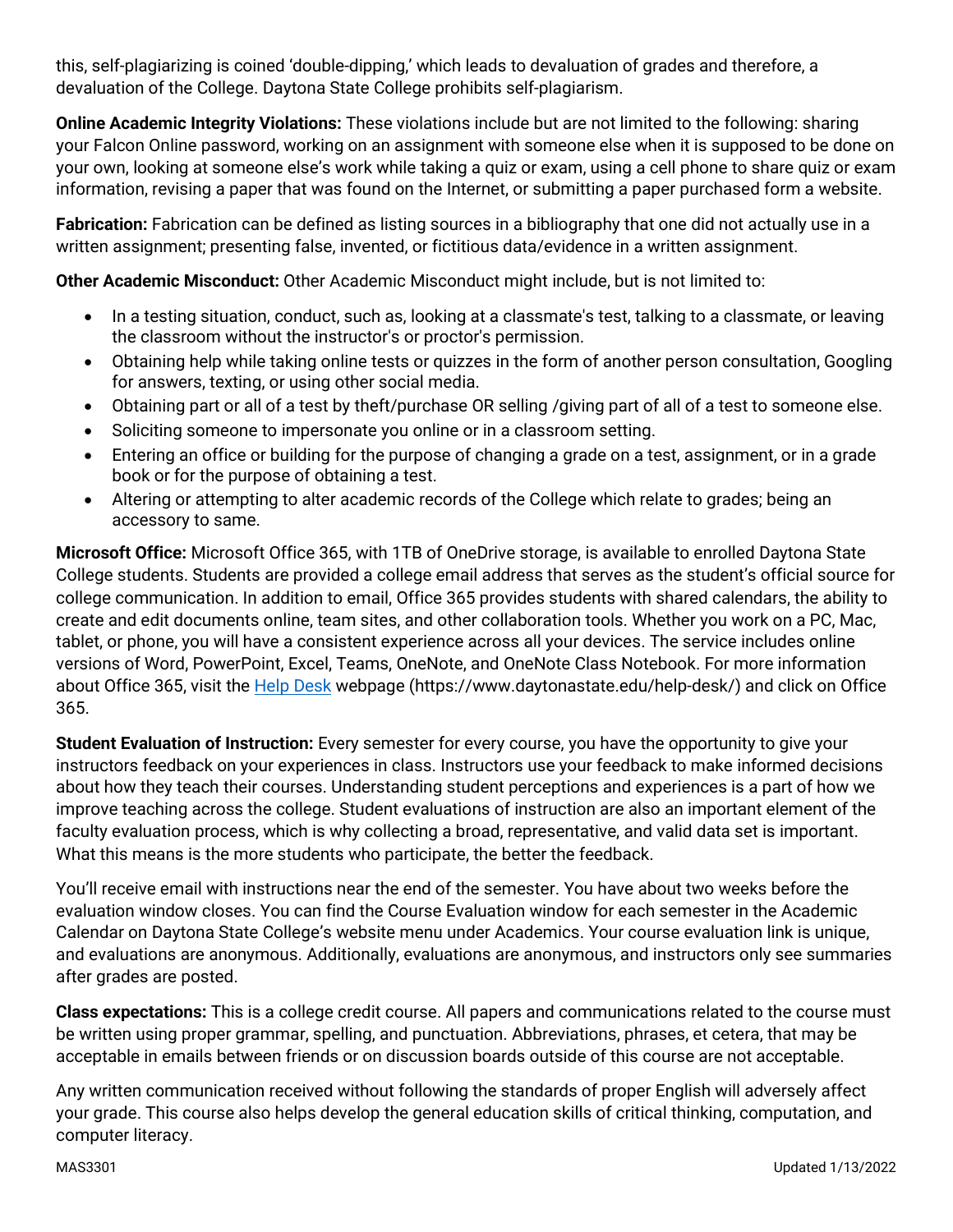**Student Rights & Responsibilities:** Students are responsible for reading and following all college policies outlined in the current Student Handbook. The Handbook can be accessed on the [Student Resources](https://www.daytonastate.edu/student-resources) webpage (https://www.daytonastate.edu/student-resources) under the Student Resources left navigation menu.

# Support Services

**Counseling and Accessibility Services:** Counseling and Accessibility Services (CAS) provides tools and resources to students with documented disabilities. Students who self-disclose a disability and provide the required documentation to the CAS Office can receive confidential and reasonable accommodations to assist in their academic success. If you need accommodations, please contact the CAS Office at (386) 506-3038.

To call Florida Relay dial 7-1-1 or the appropriate toll-free number: 1-800-955-8771 (TTY), 1-800-955-8770 (Voice). Counseling Services are available on campus to help students by providing confidential short-term counseling and linking them to local community mental health professionals for long-term assistance when needed. Please call (386) 506-3038 for more information. Visit the [Counseling and Accessibility Services](https://www.daytonastate.edu/student-service-departments/counseling-accessibility/) webpage (https://www.daytonastate.edu/student-service-departments/counseling-accessibility/) for more information.

**Veterans:** If you are currently serving or have ever served in the U.S. Military, please feel free to visit the Veterans Center in the Building 100, Room 205 for any assistance or phone (386) 506-3653. Please visit the [Veterans Services](https://www.daytonastate.edu/veterans-services) webpage (https://www.daytonastate.edu/veterans-services) for more information.

**Academic Support Center:** The Academic Support Centers (ASC) assist students on every campus to achieve their potential by providing the resources they need to become successful, independent learners. Visit the [Academic Support Center](https://www.daytonastate.edu/library-and-tutoring/academic-support-center/index.html) webpage (https://www.daytonastate.edu/library-and-tutoring/academic-supportcenter/) for more information or email [ASC@DaytonaState.edu.](mailto:ASC@DaytonaState.edu)

**Writing Center:** For assistance with all stages of the writing process, please visit the [Writing Center](https://www.daytonastate.edu/library-and-tutoring/writing-center/) webpage (https://www.daytonastate.edu/library-and-tutoring/writing-center/). Appointments are recommended.

**Library and Research Services:** The Daytona State Library offers a variety of services and resources to support your academic success. Visit the [library website \(](https://library.daytonastate.edu/index)https://library.daytonastate.edu) to learn more.

**Technical Support:** Tech support is available for FalconMail, printing, web usage, Falcon Online, and more. Students may call (386) 506-3950 or email [HelpDesk@DaytonaState.edu.](mailto:HelpDesk@DaytonaState.edu) Information can be found on the [Help Desk](https://www.daytonastate.edu/help-desk/) webpage (https://www.daytonastate.edu/help-desk/). General help information for using Falcon Self-Service can be found in the [Student Falcon Self-Service Help Guides](https://library.daytonastate.edu/student-falcon-self-service) (https://library.daytonastate.edu/student-falcon-self-service).

For Falcon Online 24/7 support of course tools, view Help/Resources on the Falcon Online navbar or call the Helpdesk at (386) 506-3950, option 2. General help information for [Falcon](https://library.daytonastate.edu/falcononline) Online can be found in the Falcon [Online for Students](https://library.daytonastate.edu/falcononline) InfoGuide (https://library.daytonastate.edu/falcononline).

**DSC Alert:** Daytona State College has a mass notification system, DSC Alert. It's a multi-modal mass notification system that enables DSC to quickly send critical information to the College community via text, phone, and email during an emergency. Students also may receive non-emergency (outreach) communication including information on Registration, Financial Aid, College events, and other messages intended to make the enrollment process easier and improve your DSC experience. All DSC students are automatically opted into DSC Alert when they begin classes and will receive this service at no charge.

It's important to keep your phone number current in the DSC system. To update your phone number, log in to Falcon Self-Service from the MyDaytonaState portal and select My Profile > Contact Info.

For more information, please contact **DSCAlert**@DaytonaState.edu.